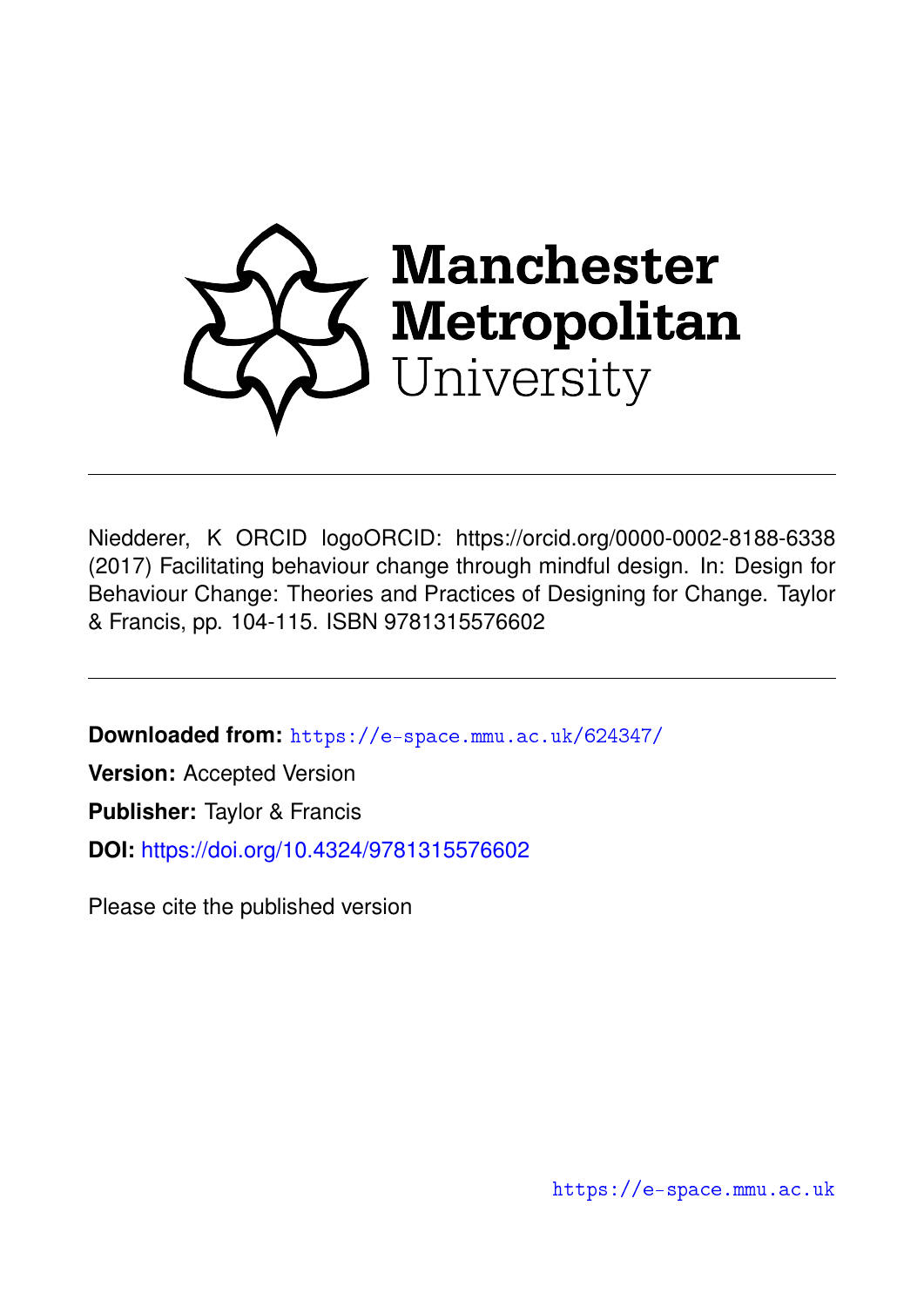# **Chapter 9**

# **Facilitating Behaviour Change through Mindful Design**

### Kristina Niedderer

### **Abstract**

This chapter offers an introduction to mindful design and its potential to promote responsible behaviour change. While it is recognised that design changes users' behaviour, design often has inadvertent consequences which are not considered at the point of designing, and which can cause significant social, environmental or other issues later. In this chapter, it is argued that mindfulness – as an attitude of awareness and attentiveness – can be embedded in design and as such can help users to make more responsible decisions through the use of mindful design. The argument proceeds through the analysis of the concepts of mindfulness and mindful design, and is supported by a number of examples to explain the role and position of mindful design as a useful approach to designing for behaviour change.

**Keywords:** behaviour change, mindful design, mindfulness, emotion, sustainability

### **Introduction: The need for mindful behaviour change**

Behaviour change is increasingly recognised as an important means for building a sustainable future (Stern 2006: xviii), not only concerning environmental sustainability but also with regard to social and economic issues (Chick 2012). Design, in turn, can strongly influence behaviour change, because design surrounds us ubiquitously. Design is everywhere in the things we surround ourselves with at home, at work, during leisure activities, during travel. All subtly influencing our actions.

Dependent on the perspective taken, design can be seen as a problem or as a solution to many of the current social, economic, or ecological issues. Indeed often design can have both at once desirable and undesirable consequences. For example, cars may be seen to provide solutions to social integration and mobility while at the same time causing environmental issues through pollution and resource depletion (Akerman et al 2009: 2ff, Banister 2008). Or, while traditional computer use has been shown to lead to sedentary behaviours associated with problems of obesity (Proper et al 2011), its use for activity online games, exergames, etc. can help increase sporting activities and counteract the first effect (Staiano and Calvert 2011). Similarly, computer use can on the one hand increase our connectedness e.g. through e-mail and chat room/instant messaging, on the other it can increase symptoms of depression e.g. when increased time is spent on internet shopping, video games, etc. (Blaschke, Freddolino and Mullen 2009, Grieve et al 2013, Morgan and Cotton 2004).

Because of the versatility of design and the plethora of its often unintended uses and serious consequences, it is essential that the behavioural scope of design is considered carefully by both designers and users alike to ensure responsible decision-making and actions by all involved. In order to encourage responsible decision-making, it is necessary to understand the complex interactions between people, objects and their environments as well as their motivations. Designers have developed different models to understand user behaviour, and to facilitate desired behaviours via design. Several of these models are discussed in the surrounding sections of this edited text. Key strategies for behaviour change put forward attempt to enable, motivate, and or constrain behaviours (see Lockton et al 2010, chapter 6).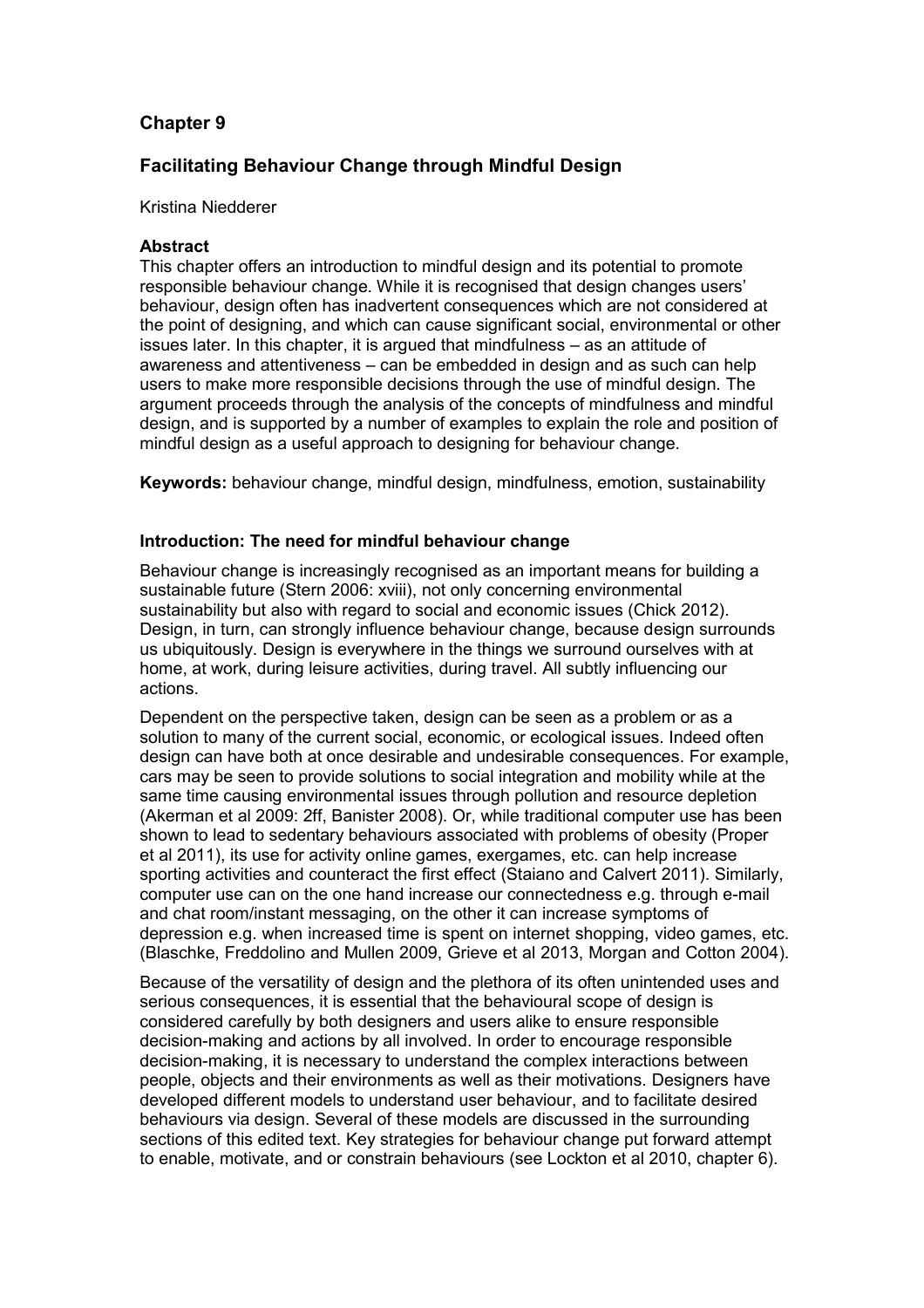while design strategies may integrate principles of seduction, persuasion, coercion or prescription into objects (see Tromp et al 2011).

However, the ability to design for appropriate behaviour remains challenging because of design's versatility and the unpredictability of users' actions (Tromp et al 2011). While designers can imbue objects with affordances and strategies for behaviour change, they cannot predict the use made of them because of the user's ability for arbitrary action. The argument here is that it is important therefore not just to design the object's affordances in terms of enabling, motivating or constraining the users actions, but to design for responsible decision making of the user – as part of their motivation - with regard to their actions with the object. The use of mindfulness and its integration into design as 'mindful design' offers a way of promoting such responsible reflection.

The chapter first reflects on the nature of design and how it influences user behaviour, prior to introducing the concept of mindfulness. It discusses what mindfulness entails, why it is useful to achieve responsible decision-making and action, and how designers can embed mindfulness into design to create 'mindful design'. The chapter continues with a number of examples to demonstrate the application and affect of mindful design with regard to responsible behaviour.

# **Why mindfulness?**

Historically, product design has arguably been associated with the desire to conceive and manufacture functional artefacts faster and cheaper, making them more affordable to the masses, (Smith 1776[2010]: 29; Ligo: 1984). Functionality can be understood to include anything from practical function, such as being able to drink out of a glass or sit on a chair, to symbolic function, such as the purpose of items to convey style, or status, or memory, etc. (Ligo 1984: 21ff, Niedderer 2004: 61ff).

Although design has developed far from its humble beginnings, these two basic premises, mass-production and functionality remain, and has led to its ubiquity in our lives. This ubiquity means that design constantly surrounds and influences us, while its functionality directs our actions, leading inevitably to adapting our behaviours to it, causing behavioural changes at every level (Norman 2002: x, 10ff, 40ff). For example, the use of a car will allow us to move more flexibly, perhaps to go to work further away from our home, visit friends, go shopping etc. Because of its convenience, we will often surrender to its use unthinkingly, while we could perhaps chose another means, such as public transport or cycling, that might be cheaper, more efficient to reach our destination, or be more environmentally friendly, if we thought about it. Similarly, mobile phones connect us to people at the other end of the line, but often leave us oblivious to our surroundings and whether we interrupt conversations and interactions in our immediate surroundings, or even ignore traffic while walking or driving (Srivastava 2005, Niedderer 2014).

These examples as well as the ones mentioned above demonstrate that functionality is not neutral in that

every act of [using] design involves choices that are deeply interested, in the sense that they necessarily serve someone's needs before (or to the exclusion of) those of other parties. (Greenfield 2011)

This means while design has a desired direction, it is important to acknowledge the existence of often unintended or unexpected 'side-effects' and consequences. Jelsma posits that designers should take moral responsibility for the actions that take place as a result of human interactions with artefacts, intentional or not, because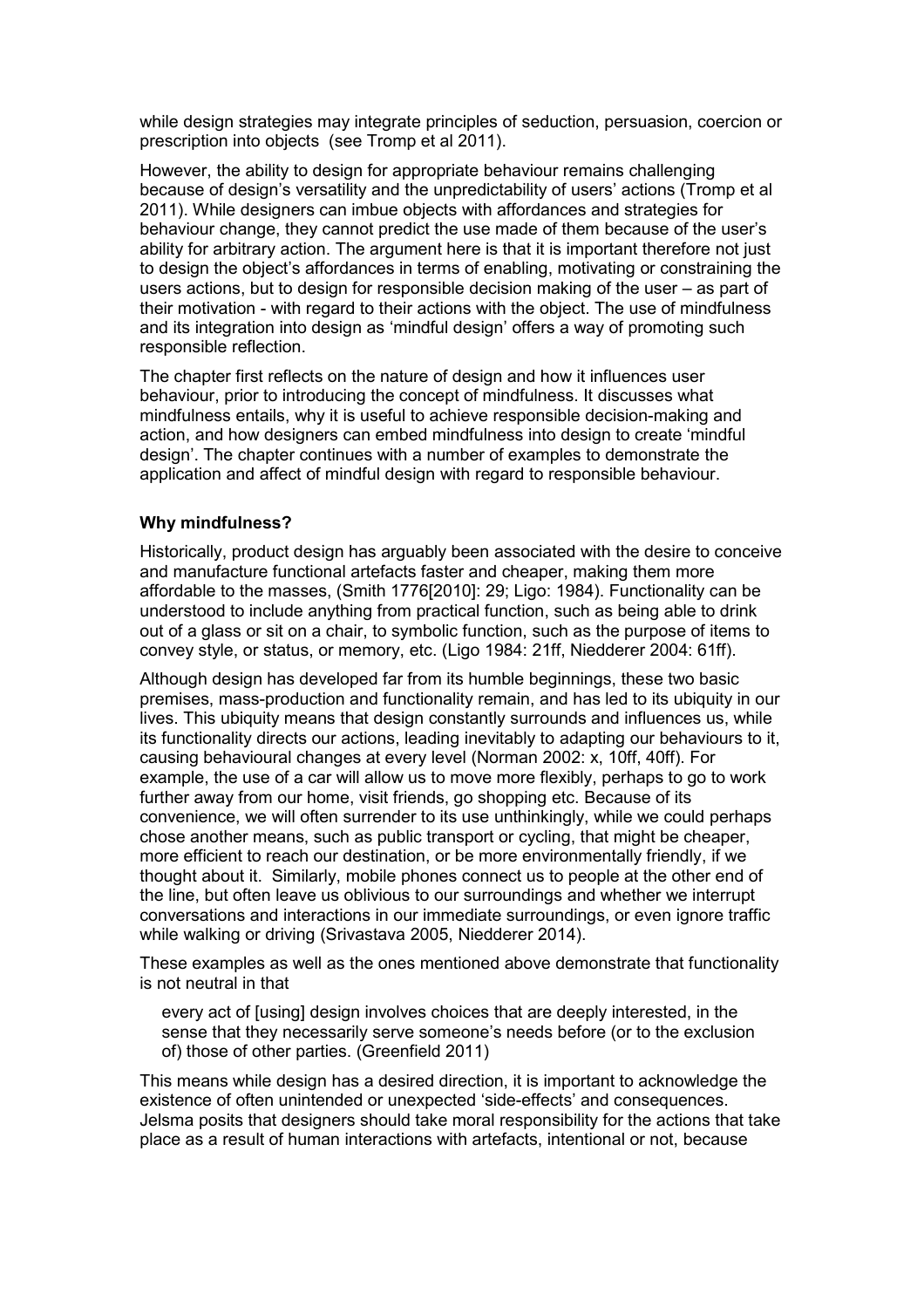'Artefacts have a co-responsibility for the way action develops and for what results. If we waste energy or produce waste in routine actions such as in the household practices, that has to do with the way artefacts guide us' (Jelsma 2006: 222).

If there is the need for designers to take responsibility and direct behaviour change, then the obvious question is how designers can do so. Dorrestijn (chapter 4), with the *'Product Impact Tool'* offers guidance for designers via four aspects of conceptual, psychological, physical, and technical guidance for the user. Dorrestijn's approach presumes the responsibility with the designer. By contrast, in this chapter, I want to investigate more closely the interplay between the responsibility of the designer – via a product's affordances – and the user's responsibility and freedom of decision making. In order to do so, we need to look at the nature of design and how its functionality directs users' actions.

The functional approach, which underpins most design, is focusing the user on the intended action with an object (Niedderer 2004: 61ff; Norman 2002: 40). This function is intentionally created by the designer through the physical and semantic properties of the object. In addition, a semiotic message can be added which can be aligned or separate to the first two. For example, the physical shape of a mug affords holding liquid, the handle signifies an aid for lifting the mug to the mouth. A print on the mug might support this message, e.g. through printed lips and a hand at the rim and handle respectively indicating where to put your lips and hands, or through saying 'drink me' in an Alice-in Wonderland style fashion, thus supporting the intended practical function either through indexical or instructional signs. On the other hand, the mug may be embellished with a print that says 'poison' – adding some frisson and reflection about whether or not to drink the contents of the cup. In a third scenario, the user might not notice the print at all or ignore it and use the mug as a penholder, a dice shaker, a flowerpot, or to put a treasure into it and bury it.

The mug example shows that while an object's semantic and semiotic messages can support its use or instil reflection on its use, the physical function affords many more options than ordinarily intended by the designer because of the ambiguity of the affordances that any one object owns (Norman 2002; Niedderer 2004: 61ff). It seems therefore that largely the designer cannot stop the user to make use of an object to their end. However, what the designer can do is to create awareness and reflection of the possible actions on the part of the user to encourage the user to take responsibility. This is to create mindfulness of the user's actions with the object and their consequences (Niedderer 2007).

Mindfulness has been defined many times but for our purposes, following the Western psychological tradition of mindfulness (Langer 1989, Langer and Moldoveanu 2000), it is understood as a process of creating awareness and attentiveness "to bring one's full resources to a cognitive task by using multiple perspectives and attending to context, which creates novel ways to consider the relevant information." (Luttrell, Briñol and Petty 2014: 258). For example, a person routinely commuting to work by car, when confronted with the need to take more exercise to improve their health, if mindful, might look at the bigger picture and decide to cycle to work in future thus not only increasing their exercise but at the same time reducing their CO2 emissions. In this way, the health issues are not seen as something negative, but as an opportunity to improve one's lifestyle and responsible behaviour overall. By contrast, a mindless person might decide to go to the gym once a week taking the car, thus adding an extra journey while getting exercise rather less frequently.

Applying mindfulness to design, we can define it as referring to the awareness and attentiveness of a person (user) towards the object they are interacting with, towards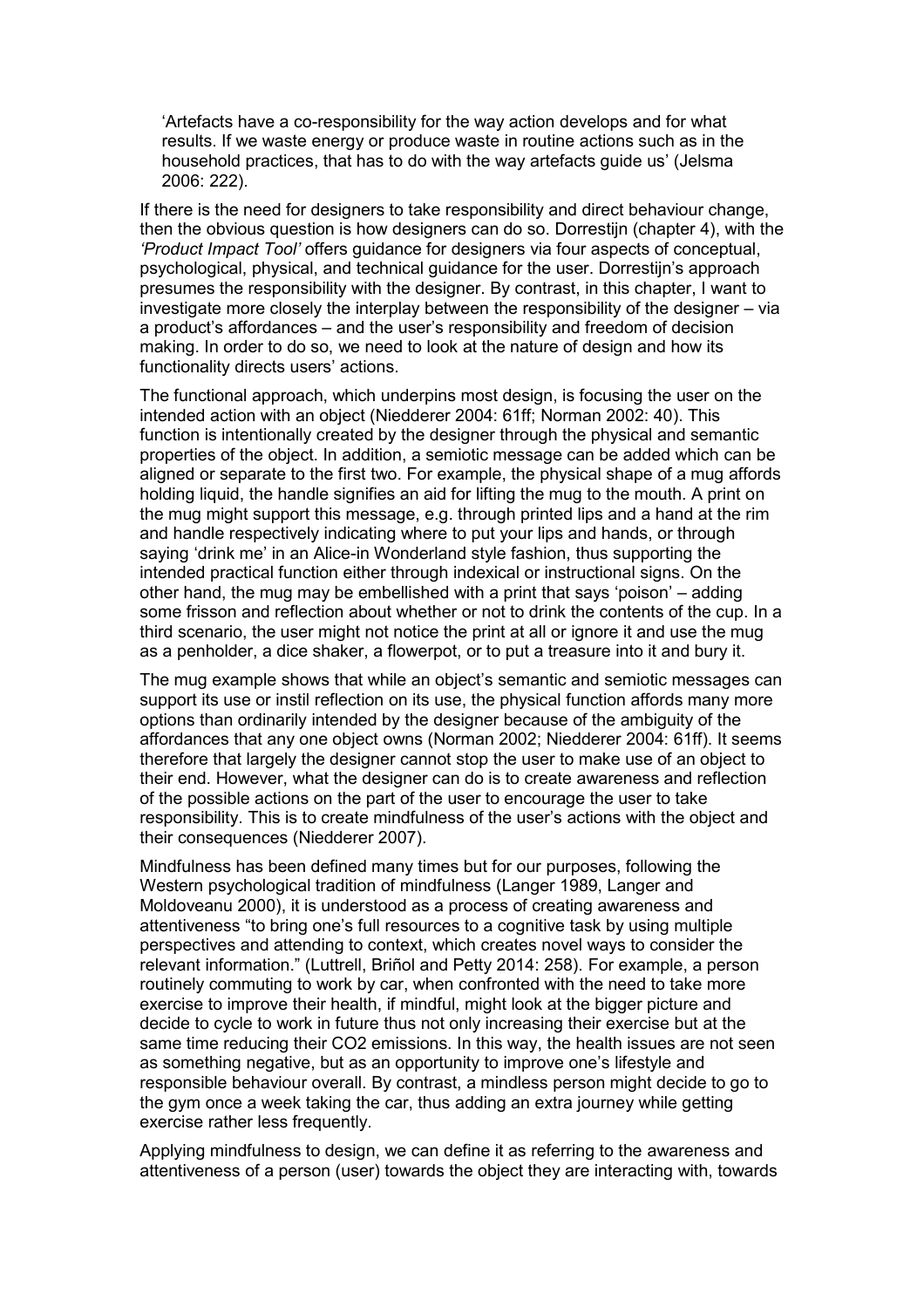their environment in the widest sense and towards the consequences of their actions with the object for themselves and others (Niedderer 2007, 2014). It is useful to integrate mindfulness into design to facilitate behaviour change, because there are four key behavioural factors, which need to be addressed to facilitate behaviour change. According to Stern (2000: 416) these include:

- 1. attitude,
- 2. external context,
- 3. personal capability and
- 4. habit/routine).

Mindfulness comfortably addresses all four of these, because it draws attention to and induces reflection of one's pre-conceptions, one's own actions and the external context (Langer 1989). It thus allows (re-)considering one's habits/routines and inherent attitudes in relation to the wider context, and in turn to re-assess one's personal capabilities for change.

### **Mindful design and how it works**

Mindfulness has traditionally relied on meditation and education, because the state of mindfulness is elusive (Langer 1989: 2, 9ff) and it is necessary to break through established patterns of experience and preconception to achieve mindfulness (Langer 1989: 19-42). Meditation or education have been used as an external agent to disrupt these patterns and to open them to (re)inspection (Langer 1989: 81-114; Udall 1996: 107). Usually administered through a trainer or therapist to enable the state of mindfulness, this makes mindfulness reliant on external agents, which are not available generally.

By taking the role of 'external' agent, design can offer a valuable alternative or addition because it can be available in everyday contexts. Embedding mindfulness within design is useful because of design's ubiquitous role, which means mindfulness can be integrated directly into everyday life. For example, recent studies on computer-supported mindfulness found that appropriate design interventions can significantly surpass the effectivity of traditional mindfulness training (e.g. Chittaro and Vianella 2013).

Besides its common application for therapeutic purposes, mindfulness - when embedded in design - can be applied to a broad variety of problems including health, sustainability, social issues, safety and crime prevention. Mindful design is based on two key principles: firstly it requires raising attention through a 'disruption' of the normal pragmatic function, i.e. of our expectation of how the object at hand works. Secondly, it needs to direct this attention to the content to be reflected on through some feature, which is called 'thematisation' (Niedderer 2007, 2014).

Function can be disrupted on either practical or symbolic level, or both. The disruption of the practical function is used regularly e.g. as part of safety features such as warning notices on computers (e.g. when saving a document) which briefly disrupt our consciousness, draw our attention to the desired content (thematisation), and offer/require an additional action to complete the command (e.g. 'save/don't save/cancel') following reflection upon the thematisation. Similarly, the symbolic function can be used to raise the user's attention: in a design experiment, a stripe or patch was painted in front of cash machines (or other counters) to denote a 'safe space' to deter thieves or intruders (Gamman and Thorpe 2012; Chapter 19). Here, there is no physical barrier to deter anybody standing too close to the person using the cash machine. Instead, the design makes visible, symbolically, the social expectations of personal (safe) space and related behaviours of keeping distance.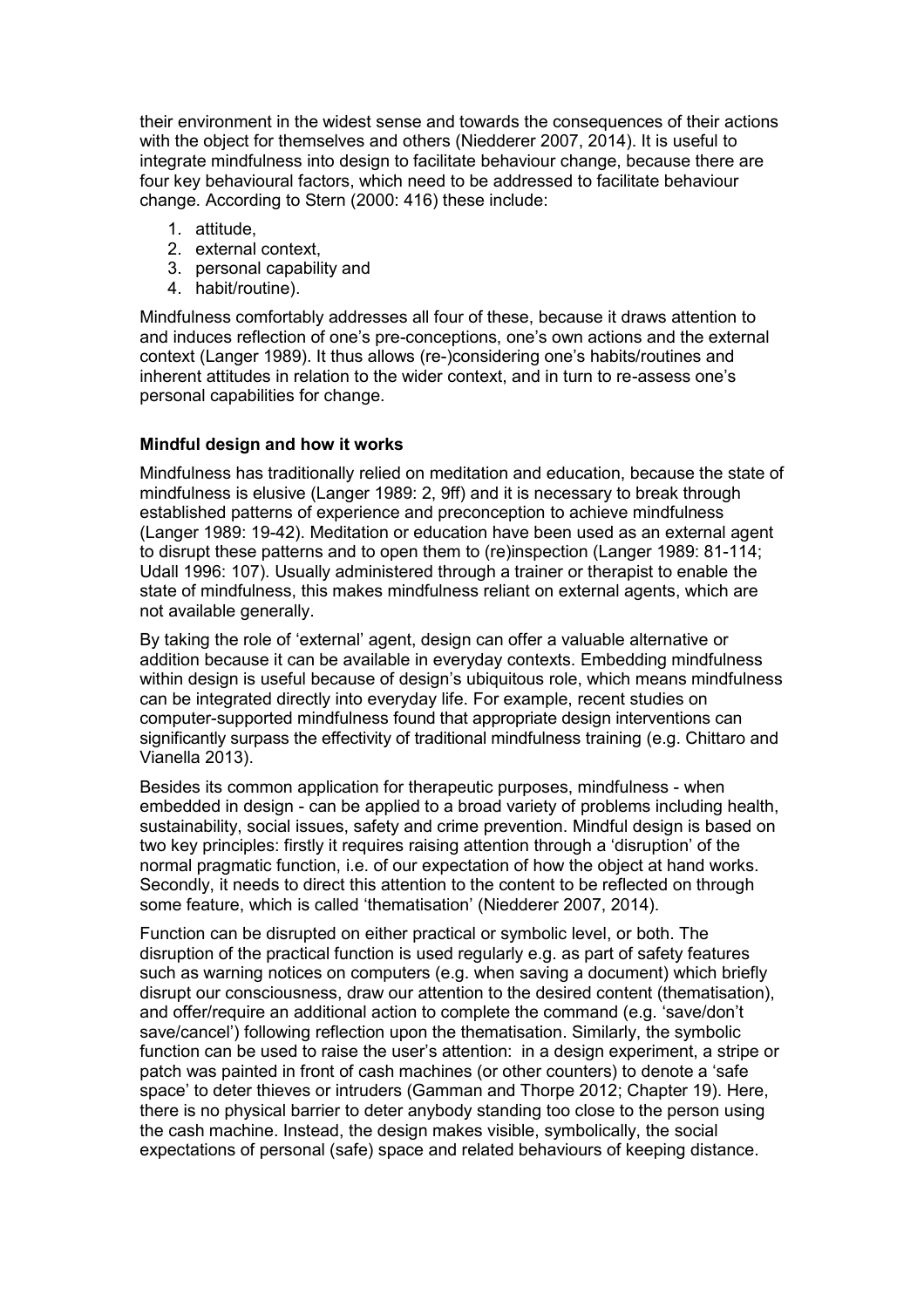Any trespasser is seen to break these norms, enabling action to be taken to reestablish the norm.

### *Content, choice, and complexity*

The disruption within mindful design only works when it is accompanied by the 'thematisation'. The thematisation is the feature that directs the attention (which has been raised through the disruption) towards the desired content for reflection, and which must connect with the solution to the disruption. In the case of the computer safety feature, the thematisation is provided with the sentence on screen ('Do you want to save the changes you made to ... ?'), which explains why the process in question has been interrupted and offers different solutions in form of the clickable buttons (e.g. 'save/don't save/cancel'). The availability of different solutions is important, because they offer choice. Choice makes us mindful because it requires conscious reflection on the different options available (Langer 1989: 123), which in turn can lead to (Langer and Moldoveanu 2000: 2):

- 1. a greater sensitivity to one's environment,
- 2. more openness to new information,
- 3. the creation of new categories for structuring perception, and
- 4. enhanced awareness of multiple perspectives in problem solving.

As a point of caution, while adding more choices can increase reflection and thus mindfulness, too many options can make a design potentially confusing or annoying to use (Norman 2002: xii). Therefore, it is important to maintain a balance between clarity of message and complexity of reflection.

In addition to content and choice, the proposed solutions can have different levels of meanings, adding complexity, helping to question established concepts. For example in the case of the mobile phone, mindfulness might focus on the awareness of the different levels of interaction that are engendered through the phone: such as the interaction with the person at the other end of the line, that with the speaker's immediate social or environmental context which might be influenced by the first interaction, as well as the speaker's voice level.

The thematisation thus has three 'mechanisms' or 'features' to guide attention, which comprise content, choice and complexity (Niedderer 2014: 348-353). Of these the first two are essential features of the thematisation, the third can offer an additional level for reflection.

### *Emotions and mindfulness*

One important issue regarding mindful design is that mindless behaviour regularly tends to be driven by emotions (Niedderer 2014: 354-357). Emotions, as a complex system linking actions, causes and consequences, have evolved as a protective mechanism to allow for quick reactions, guiding our judgment without requiring conscious decision making (Keltner and Gross 1999: 472-3). Through 'brief, rapid responses involving physiological, experiential, and behavioural activity [they help] humans respond to survival-related problems and opportunities' (Keltner and Ekman 2000: 163).

Because emotions are quick and don't require deliberate decision making, they are open to mindlessness because they promote a single perspective, e.g. an emotional response established in one situation may be unthinkingly transferred to a new situation where it might be entirely inappropriate. For example, answering one's mobile phone might be instilled by curiosity or by a feeling of duty: when on one's own and in a secluded space, taking the phone may be appropriate. The action of taking the phone is 'regarded as the 'functional' emotional action, that enables relief of the original emotions (curiosity, worry). However, if for example on a busy road or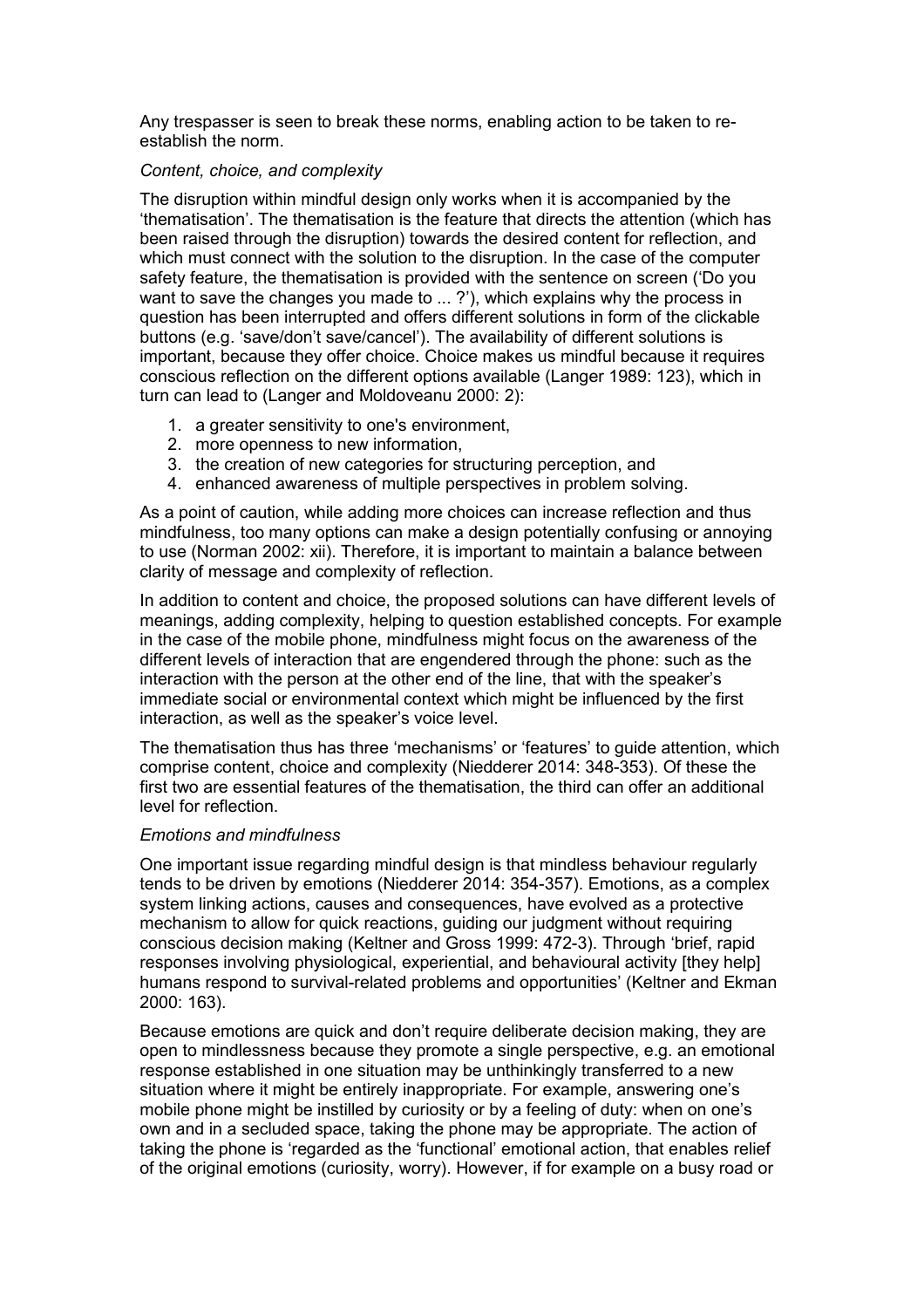driving, in the quiet coach of a train, or in conversation with others, answering one's phone would not be appropriate. In the first case, it might be a safety issue, in the second and third case it might be a lack of consideration and respect for fellow passengers or colleagues. Therefore in these cases attention to functional action only can lead to mindlessness. The challenge for design then is to take account of circumstances that surpass functional action.

While emotions can add to mindlessness, they can also be used as an incentive to support the function of mindful design (Niedderer 2014: 356). This is because it is possible for opposing emotions to cancel each other out (Niedderer 2014: 356). As indicated above, emotions generally are a response to a situation, and in turn lead to emotional actions to either maintain or change the situation. For example, if the phone rings, we take it to satisfy our curiosity or worry. If we cannot take it for any reason, we might react with frustration. In response to such situations, there are certain emotional actions that appear 'non-functional' in that they don't achieve the desired goal (taking the phone) but which offer a way of reducing emotional tension or negative emotion (frustration) within an individual. Although they do not change the situation, which has caused the negative emotions, they are able to generate positive emotions which can partially overlay or cancel out the original negative emotions (Cohn, Fredrickson, Brown, Mikels, and Conway 2009: 8).

This discussion has provided and overview of how mindfulness can be embedded within design in order for design to act as an external agent to instil mindfulness. Mindful design incorporates two mechanisms (disruption and thematisation), which can work on different levels of content, choice and complexity. Furthermore, emotions play an important role in that on the one hand they may lead to mindlessness, and on the other hand they offer a way of promoting mindfulness and embedding it into design through utilising both functional and non-functional emotional actions as an incentive. For example in the 'safety feature', the fear of loosing once document, awareness of which is engendered through the disruption (banner), is ameliorated through the feeling of relief of the same feature and the safety options provided through it.

# **Mindful Design – Guidance for Designers and Examples**

Having introduced the different aspects of mindfulness and how they can be embedded within design, this section is concerned with the creation and application of mindful design. Essentially, there are two ways in which the understanding of mindful design can be useful: firstly to analyse existing designs to better understand them, and how and why they may work (or not) with regard to mindful behaviour change. Secondly, understanding mindful design can be used to identify and analyse relevant situations and to create designs to address them. Not all steps will be applicable to each case.

# *Mindful Design Guidance*

The framework for mindful design has three stages: 1. Identifying the design problem, 2. Identifying mindful solutions and 3. Implementing mindful solutions in design. A revised and simplified version from Niedderer (2014: 357-360) is offered below.

# **1.** *Identifying the design problem*

The design problem in mindful design is understood to be a situation or interaction where there is a lack of mindful action or intent, which can be improved with regard to the awareness and choices of the situation, rather than focusing solely on one determinate outcome.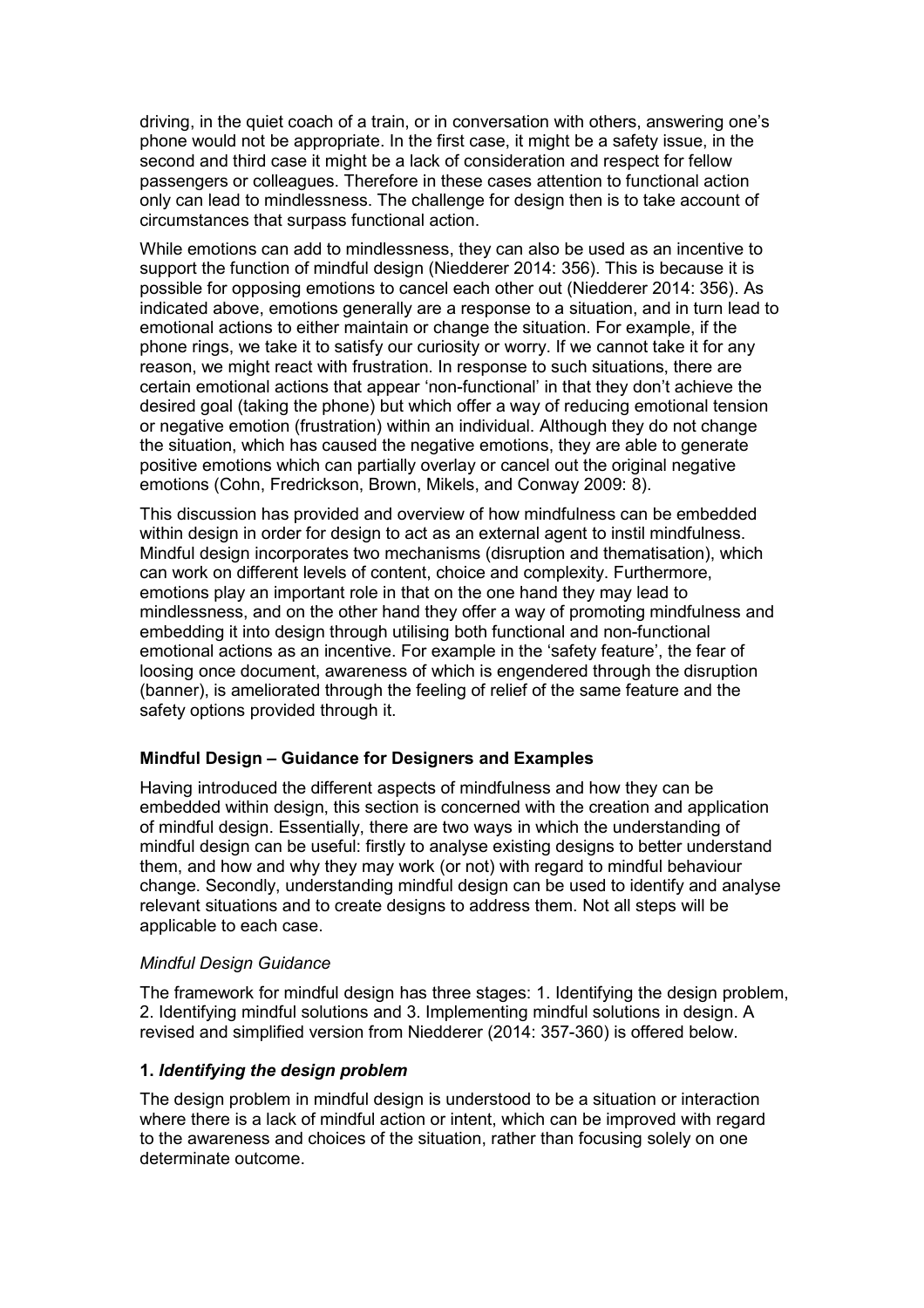Once a situation has been identified, there are several indicators that can be drawn on for its analysis:

- 1.1 The mode of interaction observed or to be addressed: human-object, humanhuman, and/or human-environment;
- 1.2 The emotions relating to the situation/interaction, including:
	- 1.2.1 Any emotional actions discernable: functional and non-functional;
	- 1.2.2 The nature of the emotions: positive, negative, appetitive, aversive, approach, avoidance, and any tensions;
	- 1.2.3 The levels of emotions relating to the identified emotional actions: individual, social, cultural, and any tensions between them;
- 1.3 From the (inter)actions and emotions, the underpinning premature cognitive commitments may be deduced.

On the basis of the analysis of these indicators, a judgment can be made as to the appropriateness of the (inter)actions in the context of the given situation, and thus with regard to the nature of the lack of mindful action.

# **2.** *Identifying mindful solutions*

The second step focuses on identifying mindful criteria (content, choice, complexity) in response to the identified situation and its related indicators, as a basis for developing mindful design solutions that are able to create reflection . This includes identifying:

- 2.1 Different choices in relation to the (emotional) actions;
- 2.2 Different potential novel/ alternative perspectives related to the (emotional) actions;
- 2.3 Emotions that may serve as incentives or to cancel out inappropriate emotions.

# *3. Implementing mindful solutions in design*

The third step is to implement the identified mindful solutions within and through design. It is likely to be easier to use and redesign relevant existing objects (or contexts) rather than introducing an new object into a situation, because of the likely greater acceptance. Identified mindful solutions are embedded into design objects or environments through the dual mechanism of disruption and thematisation:

3.1 Create awareness by disruption relating to the pragmatic or symbolic function. This must relate to the feature of the object or situation to be reflected on.

3.2 Create reflection on the content through thematisation using choice, complexity and emotions:

- 3.2.1 Create choice by offering different options for responding to the function of the object. These may relate to both pragmatic and symbolic levels of function: individual functional or non-functional emotional action on the pragmatic level; social or societal emotions and their underlying norms or beliefs on a symbolic level.
- 3.2.2 Create multiple perspectives and offer multiple level interpretations that are new/different to that of the individual emotional action and related premature cognitive commitments by embedding different functional/nonfunctional emotional actions. These may be referent to basic emotions or to different social emotions and/or to cultural norms and beliefs.
- 3.2.3 Use positive emotions (e.g. positive, appetitive, approach oriented emotions) as a motivation to encourage desired action(s). They can work as an incentive or deterrent, or to cancel out any emotions/emotional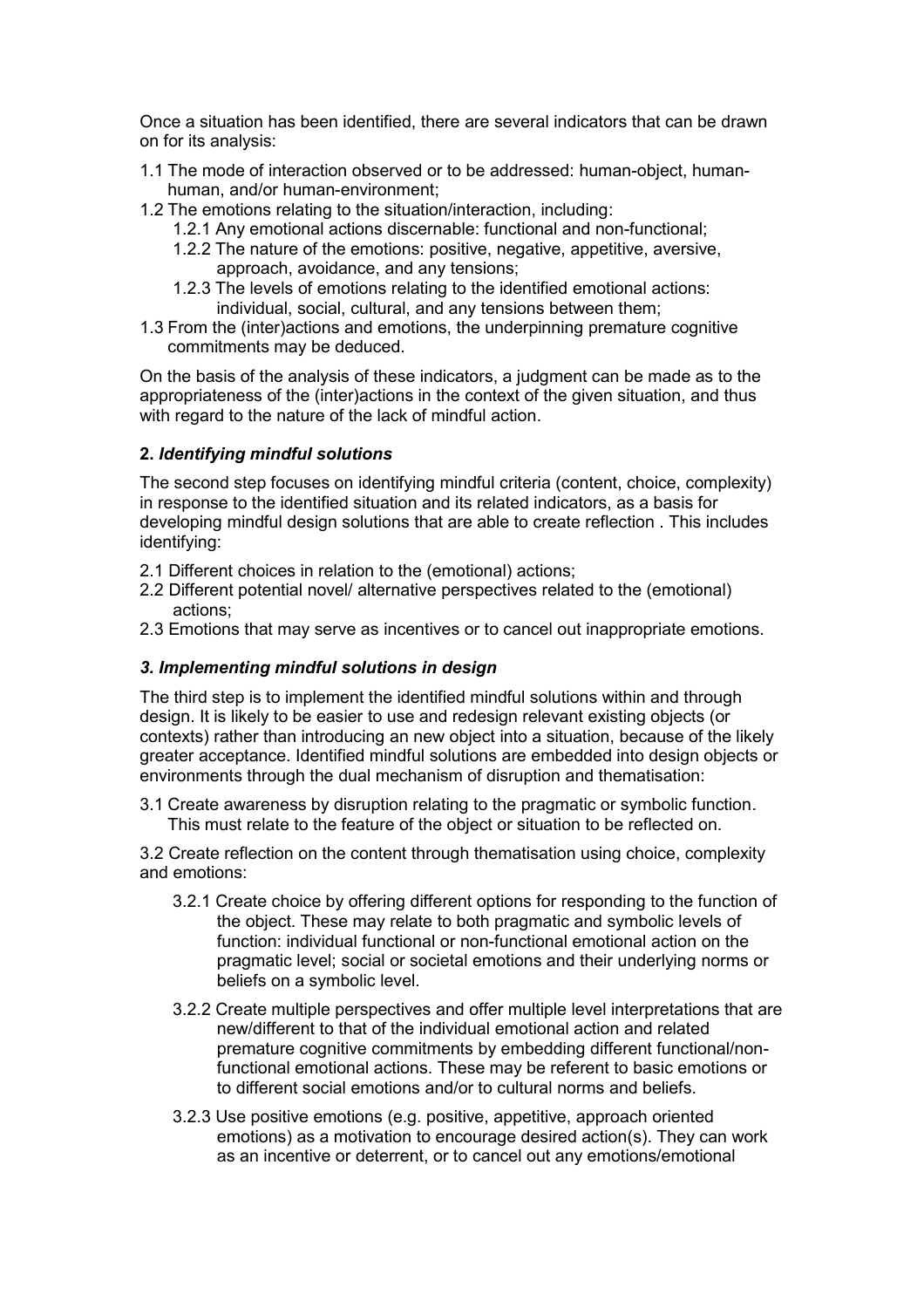actions that are perceived as problematic either on the basis of empathy or by being perceived as a reward.

While previous research has focused on mindfulness in the social context, mindful design can also be applied in other contexts such as health, safety, sustainability and crime prevention. Mindful design can also work on several different levels of complexity forms from basic awareness on the (inter-)action with an object to awareness of multiple levels of social, cultural and environmental interaction. Several of the examples above have already been indicative of this. In the following, I provide three examples, drawn together from the above discussion, which demonstrate the broader application of mindful design at the three different levels at which it can operate, and with reference to the steps of the design guidance.

### *Examples*

### *Mindful design – Level 1: addressing practical function and individual emotions*

Returning to the safety feature of an everyday computer, as a simple example of safety design. In this example, the problem (1) is the danger of loss of information through inadequate human-object interaction (1.1), such as closing a document without having saved it, which is known to cause individual (1.2.1) negative (1.2.2) emotions such as e.g. fear, anger or frustration over losing information. In response to the problem, warning notices on computers (2) reminding us to save a document before closing it have become a common but powerful feature, which we heavily rely on and which offer us relief (2.3). Such features appear and briefly disrupt the requested function (3.1) if we do something that might cause us to loose information, as in trying to close a document without having saved it first. The computer raises our awareness by refusing the requested practical function temporarily (3.1) and brings up a banner that interrogates our action (3.2) that then requires an additional action to complete the command (3.2.1). The banner (3.2) alerts us to the content of the action and provides several choices  $(3.2.1 - e.g.$  'save/don't save/cancel') for us to reflect on which action we really want to take. The choices are playing on our emotions in a rather simplistic but effective way, addressing our 'fear' and 'relief' of either loosing important information or having secured it, and allow us to take the appropriate emotional action (3.2.3). This is a very simple example, but it shows how powerful and pervasive mindful design can be.

### *Mindful design – Level 2: addressing practical function and social values*

Focusing on the example of the mobile phone, they can often be perceived as being used mindlessly (1). Such mindlessness is engendered because they are solely designed to focus the user on the person at the other end (1.1), leaving the user oblivious to their surroundings (1.1), to whether they interrupt conversations and interactions in their immediate surroundings (1.1), or even ignore traffic while walking or driving (1.1), thus causing tension between different levels of human interaction  $(1.2.3)$ .

One of the most common issues found, is people 'shouting' into their phones, thus disrupting others around them (1). This phenomenon seems to arise from our imagination of talking to someone far away (1.3), which is intuitively transferred to the level of our voice to make it carry even though this is not at all necessary. Mindful design functions could easily be built in to cope with this phenomenon: for example, the phone could respond to 'shouting' by reducing the sound level of the speaker (3.1) until they reduce their voice, thus making them both aware of their actions and helping them to adjust to an appropriate level. This solution might of course be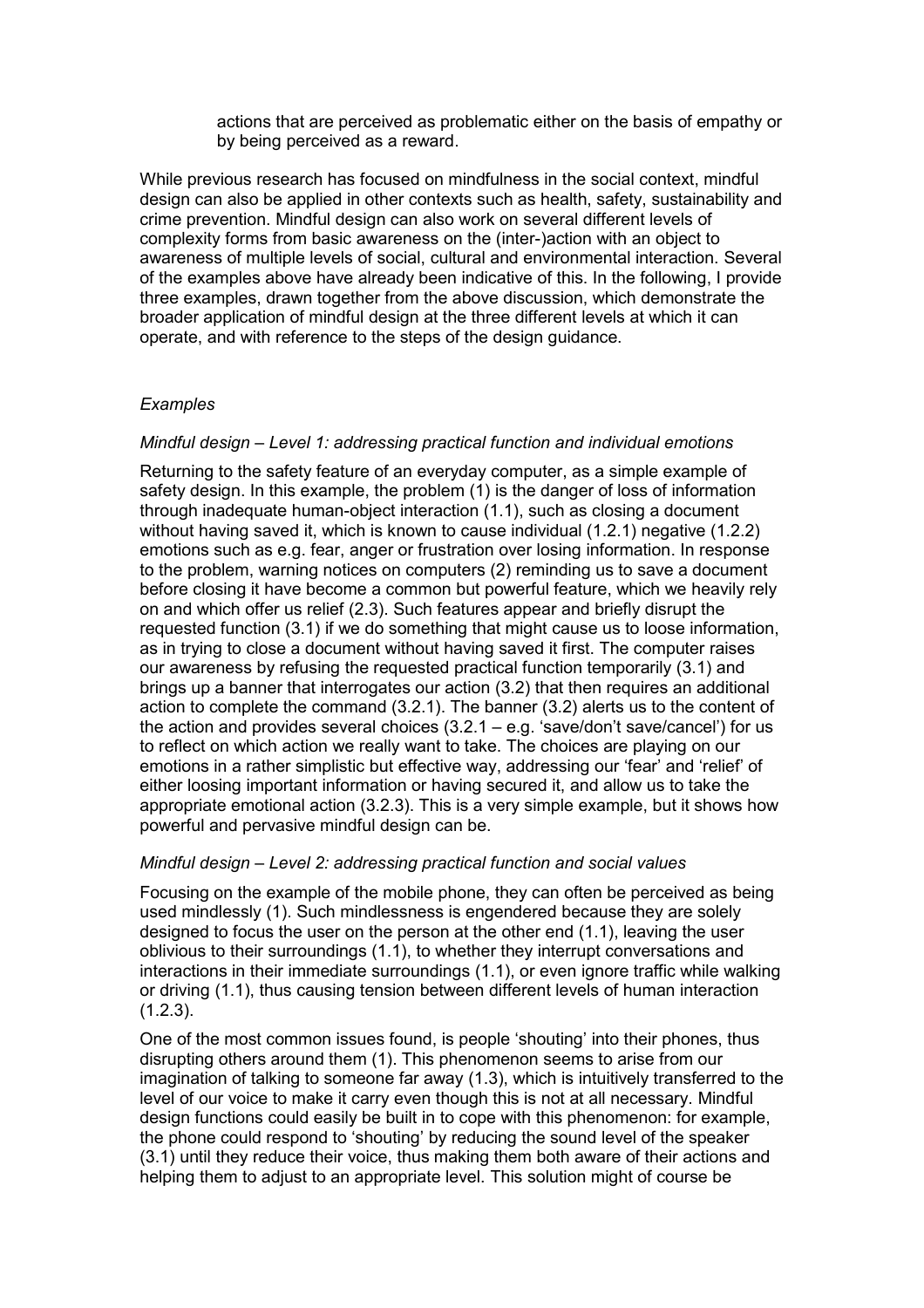somewhat contentious because the temporary reduction in sound level (3.1), which might cause the speaker temporarily not to hear the person at the other end, is likely to cause negative emotions (3.2.3) until they have adjusted their own voice, and the voice level in the phone returns to normal as a 'reward' (3.2.3). It would therefore be better to find a way of finding a design solution that would include (only) positive emotions, although that may not always be possible.

Another common issue is people taking their phones (1) when involved in another action or social interaction (1.1; 1.2.1). Here, when the mobile is relaying a call, it could put up a humorous message querying whether it is appropriate for the user to take the call at this moment (3.1, 3.2), showing different symbols dependent on the environment (in social company, near street crossing, etc.) (2.1, 2.2) and offering different options, e.g. of declining, of diverting to the answerphone, or to take the call (3.2.1). The humour of the message could offer an alternative emotion ('fun') to counter the ensuing emotions of frustration, anxiety etc. (2.3; 3.2.3) that might arise from not taking the call if the situation is not conducive.

The example of the mobile phone indicates that there can be tensions between the need of the individual, and the collective (1.2.3): The mobile phone in a meeting or public space, disrupts one conversation in favour of another, or disrupts the many in favour of the satisfaction of a single person (Srivastava 2005: 123). As explained above, these points could well be addressed through a mindful design approach. Indeed, some conceptual designs of mobile phones have started to address such points, but have not yet been realised commercially (e.g. Hemmert et al 2011) since many work through negative emotions which are not acceptable to phone companies for obvious reasons.

### *Mindful design – Level 3: addressing symbolic function and social values*

The third example takes us back to safety design, but with a strong focus on social interaction. It is the example of a traffic junction in Drachten, The Netherlands (Webster 2007). Similar examples exist by now in London and Coventry the UK. This junction had a very high incident rate (1), which was not improved by further signage. Following the shared space model, the traffic planners finally decided to take away all signs (3.1), which improved the traffic safety of the junction significantly.

Analysing the design of the crossing from a mindful perspective, in this example it is not the actual physical function that is disrupted, but it is the symbolic rules which guide it (traffic lights, signage, or road markings) that have been removed (3.1). This causes awareness because the expected guidance is missing (3.2.1), and requires traffic participants to take an alternative perspective (3.2.2), which includes actively think about how to navigate their environment and to take responsibility for managing the traffic to keep themselves and others safe (3.2.1).

This creates a radical change in behaviour forcing the users to proceed with much greater caution within a shared-space intersection compared to a conventional intersection as the users are "mindfully" aware that all other road-users are in a similar 'uncontrolled' situation and have the same rights (2.2). It resulted in a clear improvement of the situation (Webster 2007). The design works because it causes individuals to take note of their social context, and by doing so it requires them to take responsibility and thus it creates a safer traffic environment. Overall, it appears that many examples of social design respond to, or can be explained by a mindful design pattern because they are reliant on social responsible action and reflection.

### **Conclusion**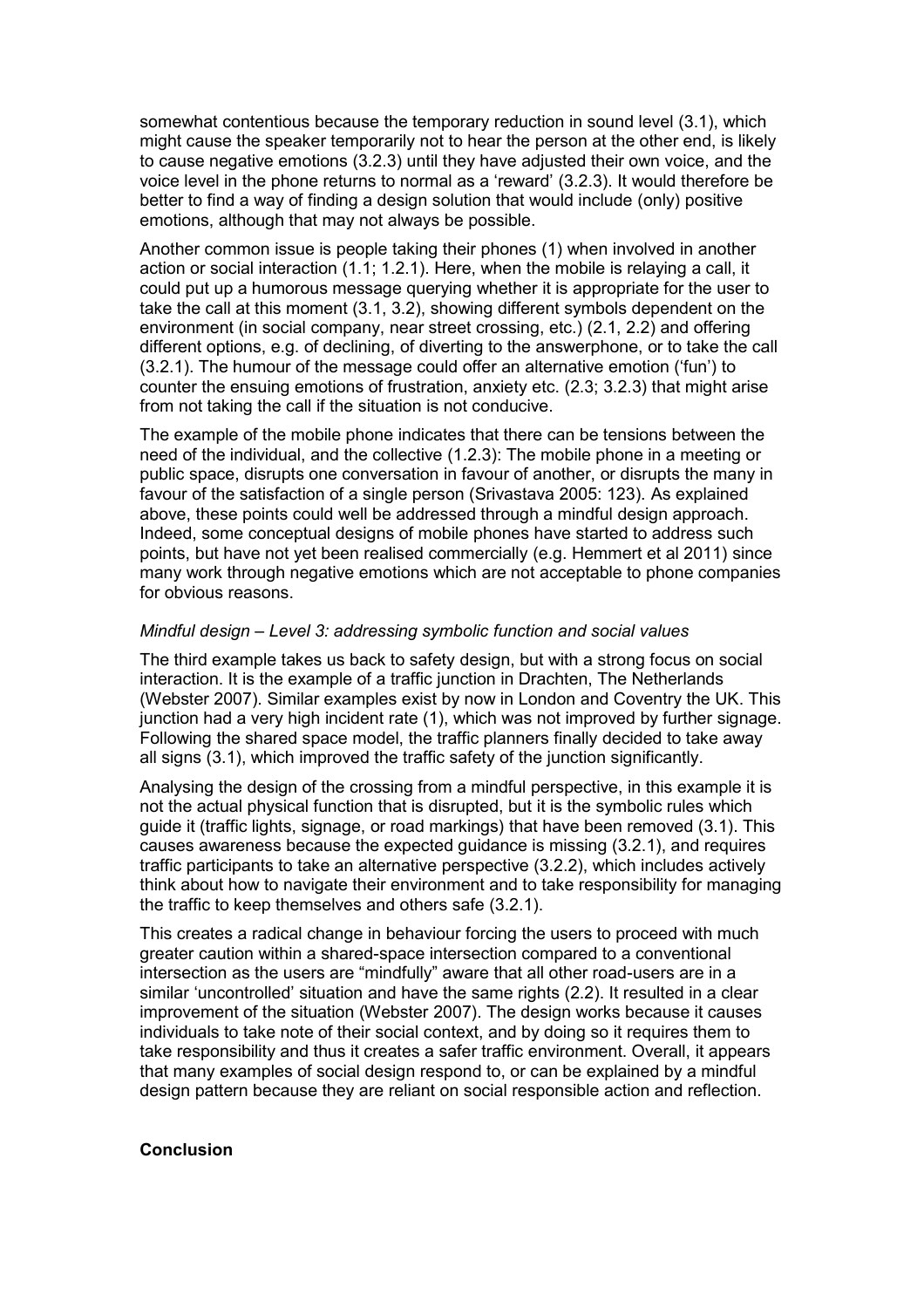This chapter has introduced the concept of mindful design as an approach for designing for behaviour change. Mindfulness can be embodied in design through the design strategies of 'disruption' and 'thematisation', which in turn draw on aspects of content, choice, complexity and emotions, to create awareness and reflection in the user. These strategies can be synthesised into a set of design guidelines in three stages: 1. Identifying the design problem, 2. Identifying mindful solutions and 3. Implementing mindful solutions in design.

The mindful design approach can help designers with the problem that they cannot predict, and design for (or against) all the uses to which users may put any objects or products and users' behaviours with them, without resorting to coercive or prescriptive design solutions. Mindful design can thus help make the user aware of their actions with the object and their social or environmental context in order to stimulate conscious and responsible action on the part of the user. Like all behavioural design approaches, mindful design is not appropriate for all situations, such as where absolute safety is required. Nevertheless, the benefits of the use of mindful design – as exemplified by the shared space crossing – are increasingly recognised and employed in a wide variety of situations and settings.

#### **Acknowledgement**

The chapter draws on work conducted over the last twelve years, in particular work published between 2007 and 2014, and which is referenced and acknowledged where appropriate in the text.

#### **References**

Akerman, J., Banister, D., Dreborg, K., Nijkamp, P., Schleicher-Tappeser, R., Stead, D. and Steen, P. (2009). *European Transport Policy and Sustainable Mobility.* London and New York: Routledge.

Banister, D. (2008). The sustainable mobility paradigm. *Transport Policy, 15*: 73–80. doi:10.1016/j.tranpol.2007.10.005.

Blaschke, C.M., Freddolino, P.P. and Mullen E.E. (2009). Ageing and Technology: A Review of the Research Literature. *British Journal of Social Work*, 39(4): 641-656.

Chick, A. (2012). Design for social innovation, *Iridescent: Icograda Journal of Design Research*, 2(1).

Chittaro, L. and Vianella, A. (2013) Computer-supported mindfulness: Evaluation of a mobile thought distancing application of naive meditators, *International Journal of Human-Computer Studies*, 72: 337-348.

Cohn, M. A., Fredrickson, B.L., Brown, S.L., Mikels, J.A. and Conway A.M. (2009) Happiness Unpacked: Positive Emotions Increase Life Satisfaction by Building Resilience, *Emotion,* vol 9, No 3, pp361-368 [preprint accessed 29 April 2012, from URL: <http://www.ncbi.nlm.nih.gov/pmc/articles/PMC3126102/pdf/nihms-222302.pdf> ]

Gamman, L. and Thorpe, A. (2012). From Crime Scripts to Empathy Suits - Why role-playing and visualisation of user and abuser "scripts" regarding ATM crime can offer useful design tools to build empathy and catalyse design innovation*. Proceedings of DRS 2012 Bangkok*. Bangkok, Thailand: Chulalongkorn University, pp. 564-581.

Greenfield, A. (2011). *Weeks 43-44: International garbageman*. New York: Urbanscale, 3 November 2011. URL: [http://urbanscale.org/news/2011/11/03/weeks-43-44-international](http://urbanscale.org/news/2011/11/03/weeks-43-44-international-garbageman/)[garbageman/](http://urbanscale.org/news/2011/11/03/weeks-43-44-international-garbageman/) [accessed 25 May 2012]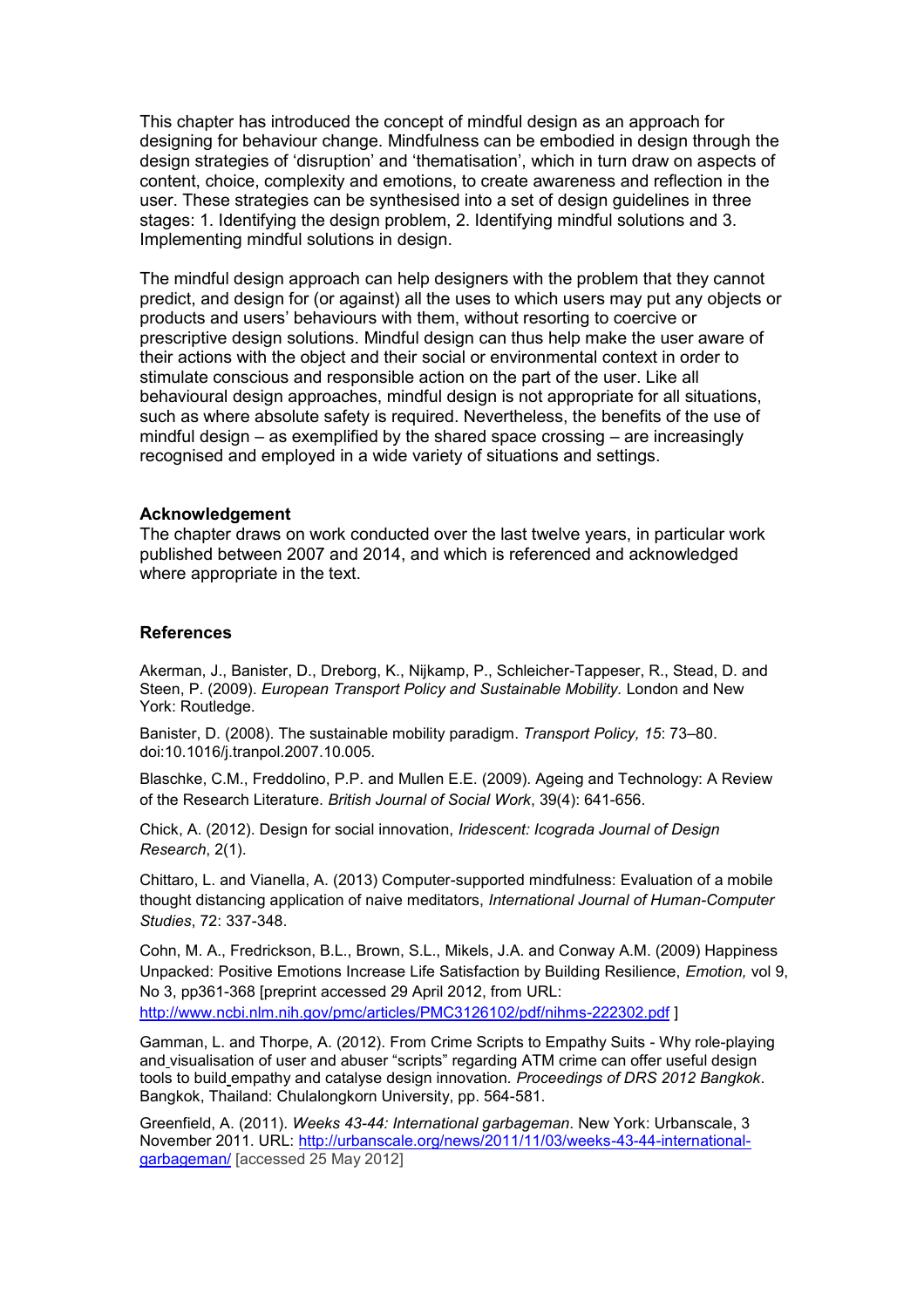Grieve, R., Indian, M., Witteveen, K., Tolan, G.A., and Marrington, J. (2013). Face-to-face or Facebook: Can social connectedness be derived online? Computers in Human Behavior, 29(3): 604–609.

Hemmert, F., Gollner, U., Löwe, M., Wohlauf, A. and Joost, G. (2011). Intimate Mobiles: Grasping, Kissing and Whispering as a Means of Telecommunication in Mobile Phones. *MobileHCI 2011*, Aug 30–Sept 2, 2011, Stockholm, Sweden.

Jelsma, J. (2006) Designing `Moralized' Products, in Verbeek, P.P. and Slob, A. (Eds), *User Behavior and Technology Development: Shaping Sustainable Relations Between Consumers and Technologies,* Springer, Berlin, 221-23.

Keltner, D. and Ekman, P. (2000). Emotion: An overview, in Kazdin, A. (Ed) *Encyclopedia of Psychology,* Oxford University Press, London, 162-167.

Keltner, D. and Gross, J. J. (1999). Functional Accounts of Emotions. *Cognition and Emotion*, 13(5): 467-480.

Langer, E. J. (1989) *Mindfulness*, Addison Wesley Publishing Company, US

Langer, E.J., and M. Moldoveanu. (2000a). The construct of mindfulness. *Journal of Social Issues*, 56(1): 1-9.

Langer, E.J., and M. Moldoveanu. (2000b). Mindfulness Research and the Future. *Journal of Social Issues*, 56(1): 129-139.

Ligo, L. L. 1984. *The Concept of Function in 20th Century Architectural Criticism*. Ann Arbor, Michigan: UMI Research Press.

Lockton, D., Harrison, D., Stanton, N.A. (2010). The Design with Intent Method: a design tool for influencing user behaviour. *Applied Ergonomics*, 41(3): 382-392.

Luttrell, A., Briñol P., and Petty, R.E. (2014). Mindful Versus Mindless Thinking and Persuasion, in Ie, A., Ngnoumen, C.T. and Langer, E. (eds.) *The Wiley Blackwell Handbook of Mindfulness*, vol 1., Wiley, Chichester, 258-278.

Morgan. M. and Cotton, S.R. (2004). The Relationship between Internet Activities and Depressive Symptoms in a Sample of College Freshmen. *CyberPsychology & Behavior*, 6(2): 133-142.

Niedderer, K. (2014). Mediating Mindful Social Interactions through Design, in Ie, A., Ngnoumen, C.T. and Langer, E. (eds.) *The Wiley Blackwell Handbook of Mindfulness*, vol 1., Wiley, Chichester, 345-366.

Niedderer, K. (2007). 'Designing Mindful Interaction: The Category of the Performative Object', *Design Issues*, 23(1): 3-17.

Niedderer, K. (2004). *Designing the Performative Object: A study in designing mindful interaction through artefacts.* (PhD thesis). Plymouth: Plymouth University.

Norman, D.A. (2002). *The Design of Everyday Things*. Basic Books, US.

Proper, K.I., Singh, A.S., van Mechelen, W., and Chinapaw, M.J.M. (2011). Sedentary Behaviors and Health Outcomes Among Adults: A Systematic Review of Prospective Studies. *American Journal of Preventative Medicine*, 40(2):174 –182.

Smith, A. (1776[2010]). Of the Division of Labour. In G. Lees-Maffei and R. Houze (eds.) *The design history reader*. Oxford: Berg.

Srivastava, L. (2005). Mobile phones and the evolution of social behaviour. *Behaviour & Information Technology*, 24 (2): 111-129.

Staiano, A.E. and Calvert, S.L. (2011). Exergames for Physical Education Courses: Physical, Social, and Cognitive Benefits. *Child Development Perspectives, 5*(2): 93–98. doi: